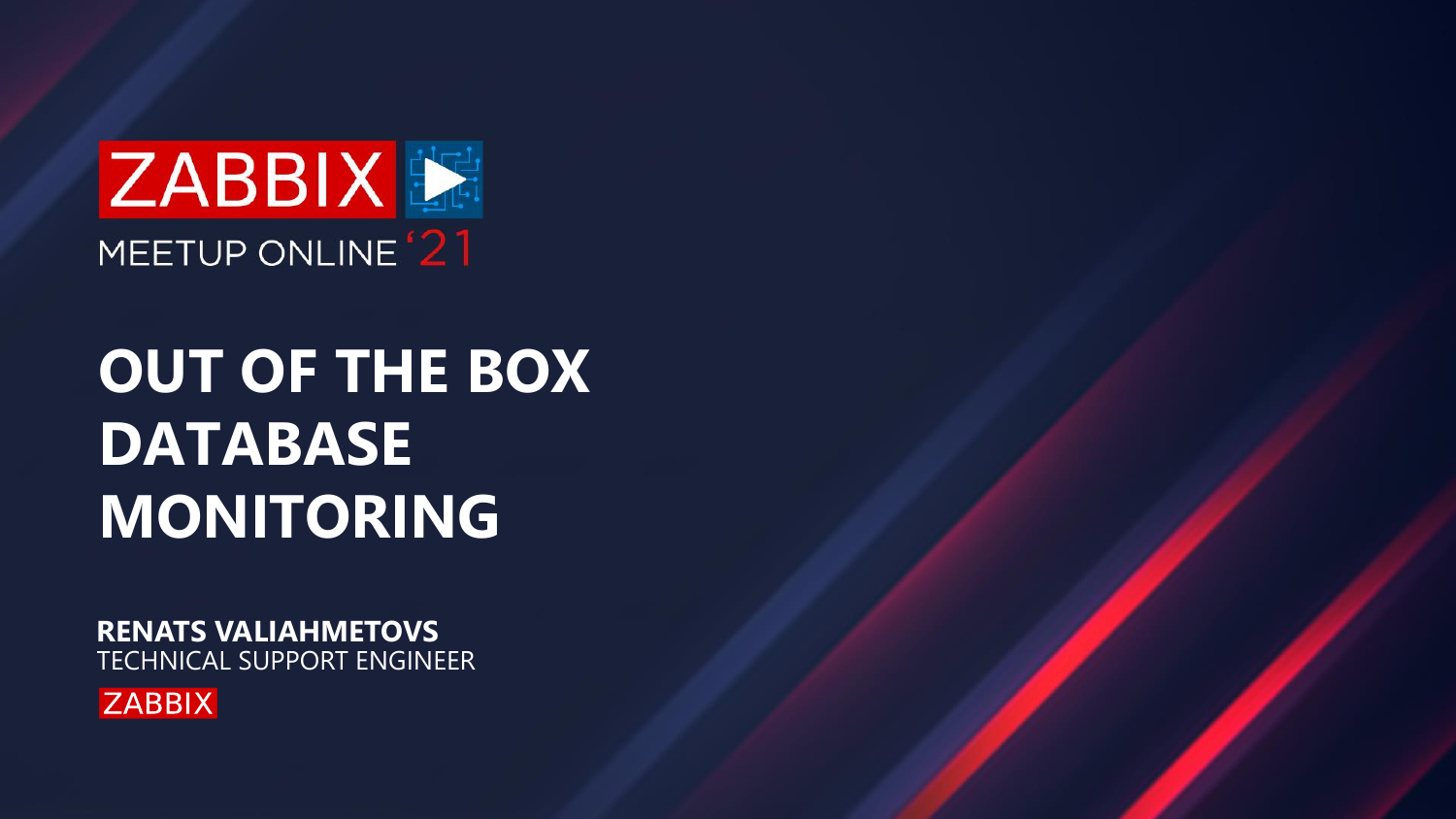# **CLASSIC ODBC MONITORING**





Out of the box database monitoring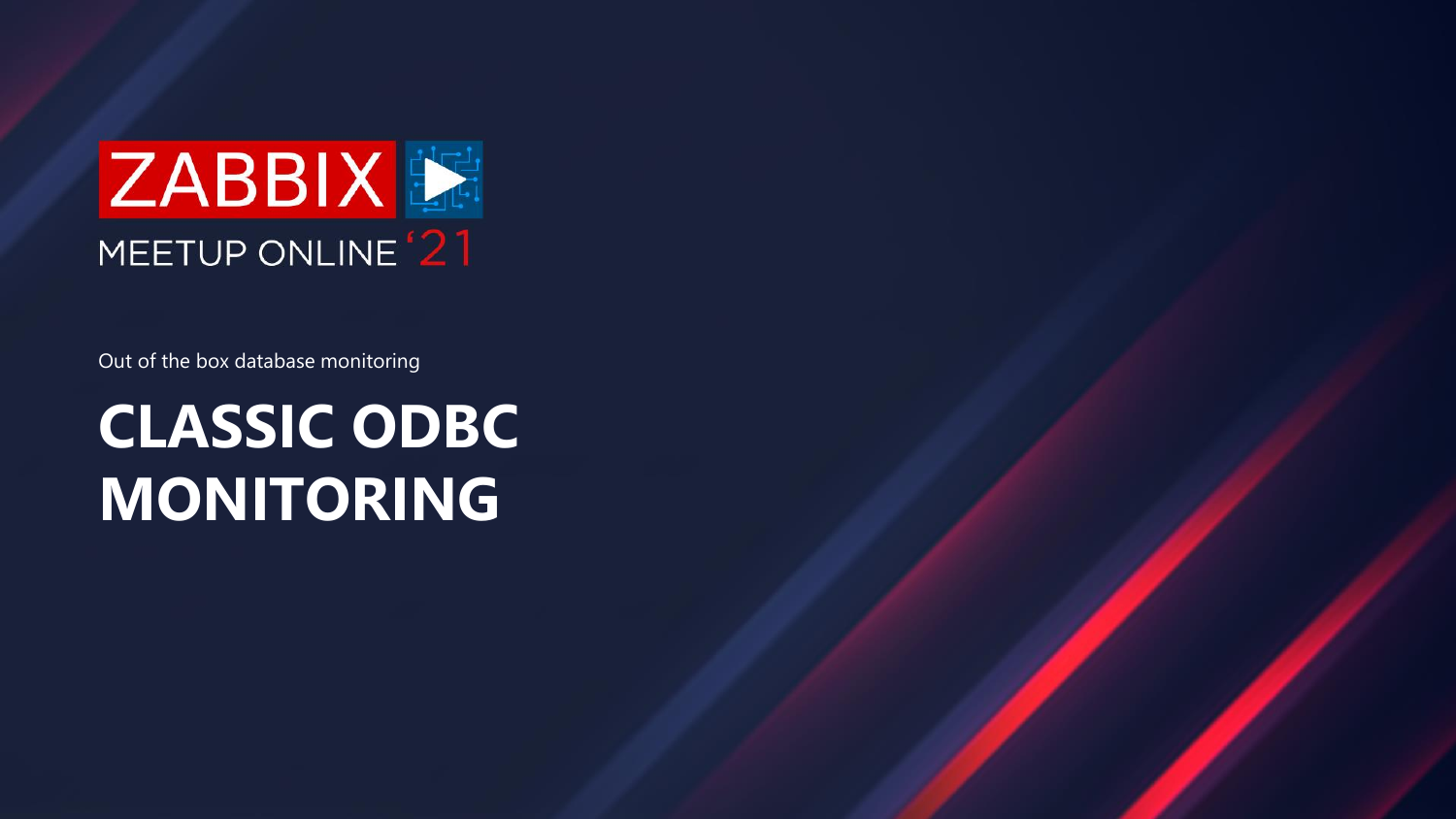

- $\bigcirc$ Standard application programming interface (API) for accessing database management systems (DBMS).
- $\bigcirc$ Drivers exist for most DBMSs:
	- Oracle
	- PostgreSQL
	- MySQL
	- Microsoft SQL Server
	- Sybase ASE
	- SAP HANA
	- DB2
- Because different technologies have different capabilities, most ODBC drivers do  $\bigcirc$ not implement all functionality defined in the ODBC standard

# **WHAT IS ODBC**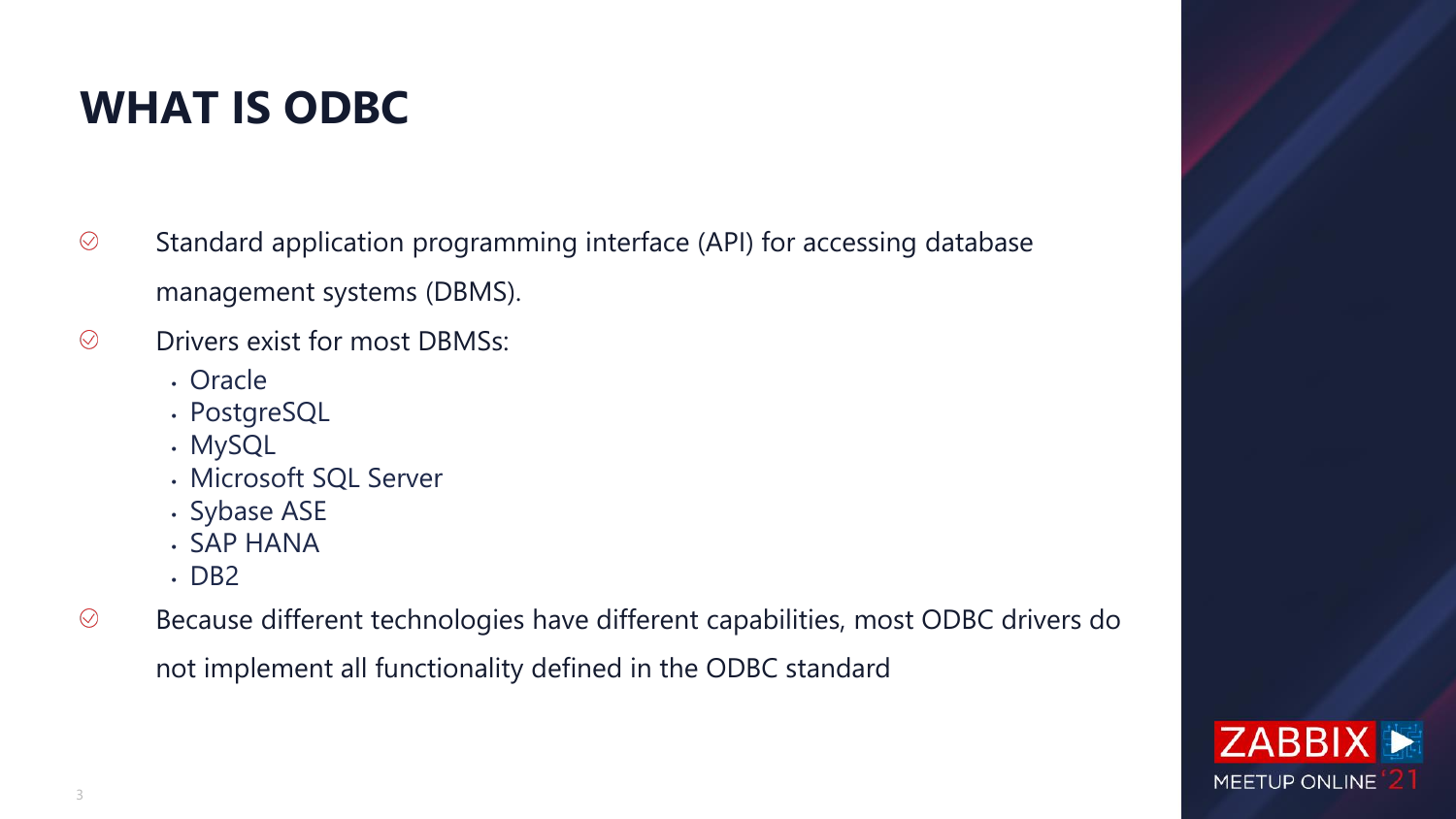

Monitor any possible database performance metrics and incidents using the ready-to-use Zabbix templates.

- $\bigcirc$ Database performance
- $\bigcirc$ Database engine availability
- $\bigcirc$ Configuration changes

Typical areas to monitor:

See the full list of metrics in template descriptions.

# **WHAT TO MONITOR**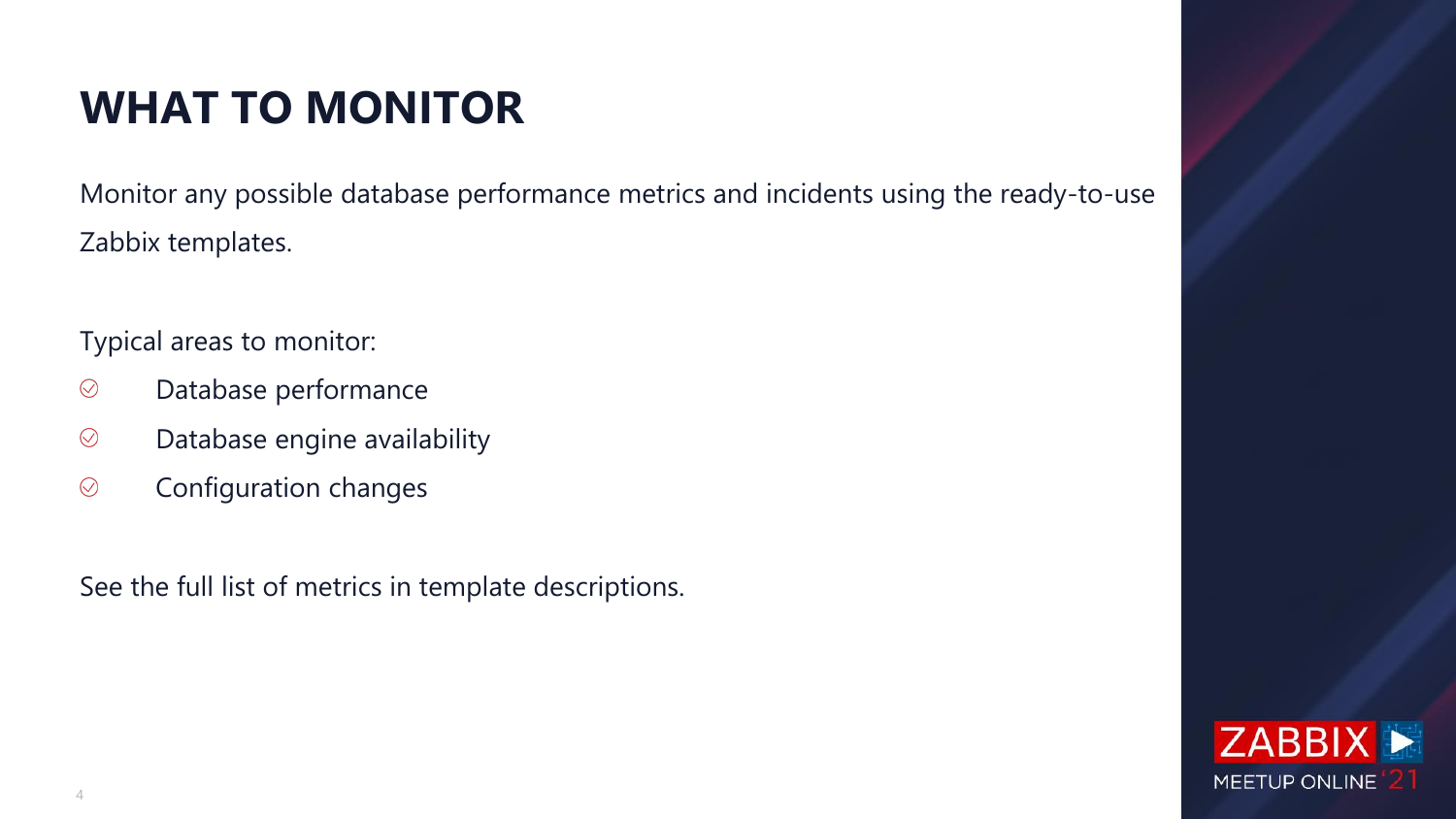

No direct connection to the databases by Zabbix, queries are sent to ODBC Manager for processing, which loads the ODBC Driver to connect to database.

Timeout parameter is used as the ODBC login timeout

- $\bigcirc$ odbc.ini – holds a list of installed ODBC database drivers
- $\bigcirc$ odbcinst.ini – holds definitions of data sources

Zabbix does not limit the query execution time



Two configuration files are used for this process

# **HOW DOES IT WORK**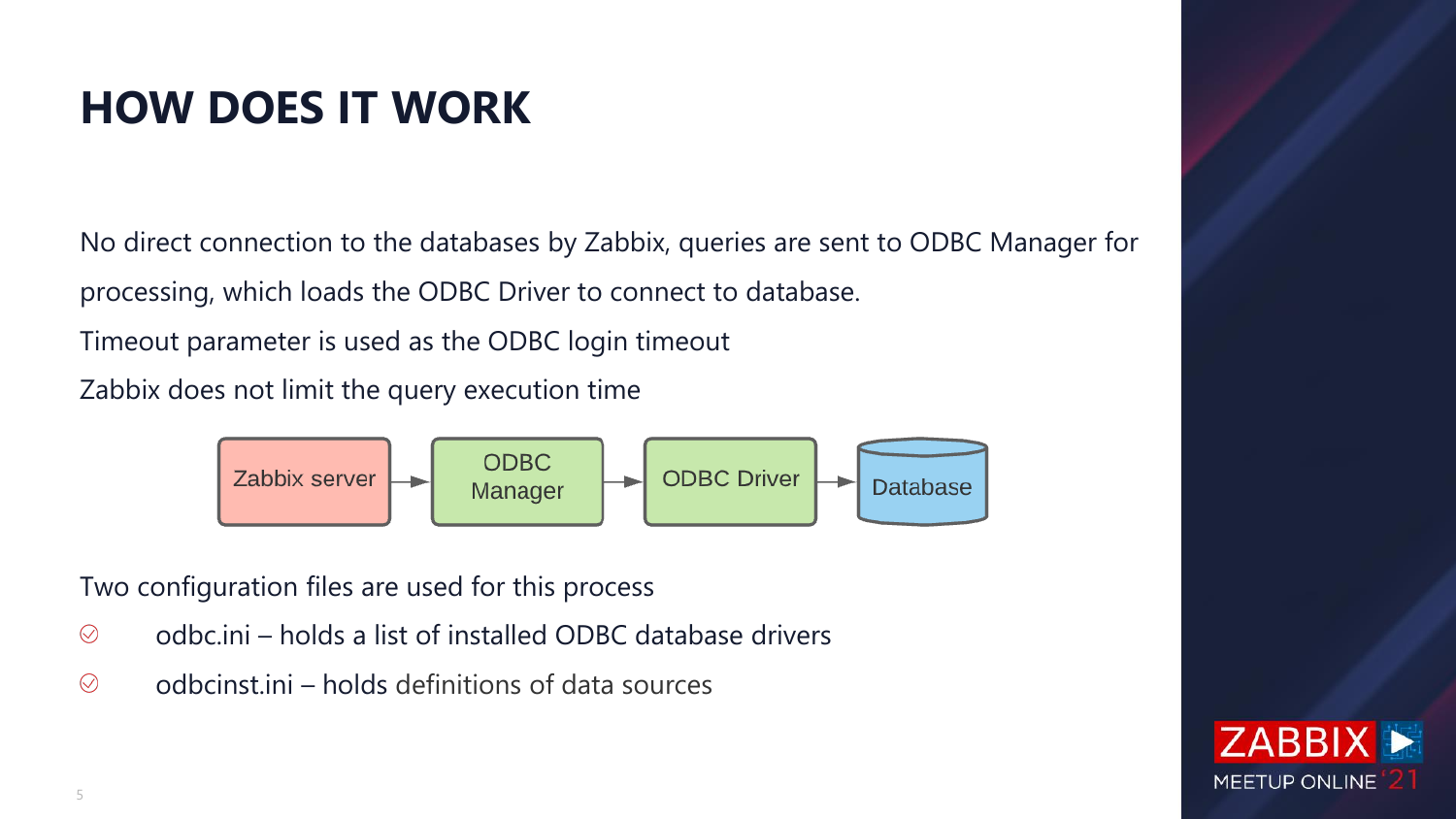

### $\bigcirc$ Install relevant ODBC driver

### $\bigcirc$ Modify ODBC driver configuration files

# **WHERE TO START – CLASSIC WAY**

### # yum -y install unixODBC unixODBC-devel

### odbc.ini odbcinst.ini

[root@localhost ~]# cat /etc/odbc.ini [MySQL] Description=NewDatabase Driver=MariaDB Server=localhost User=root Password=VerySecurePassword Port=3306 Database=DatabaseName

[root@localhost ~]# cat /etc/odbcinst.ini [MySQL] Description=ODBC for MySQL Driver=/usr/lib/libmyodbc5.so Setup=/usr/lib/libodbcmyS.so Driver64=/usr/lib64/libmyodbc8a.so Setup64=/usr/lib64/libmyodbc8a.so FileUsage=1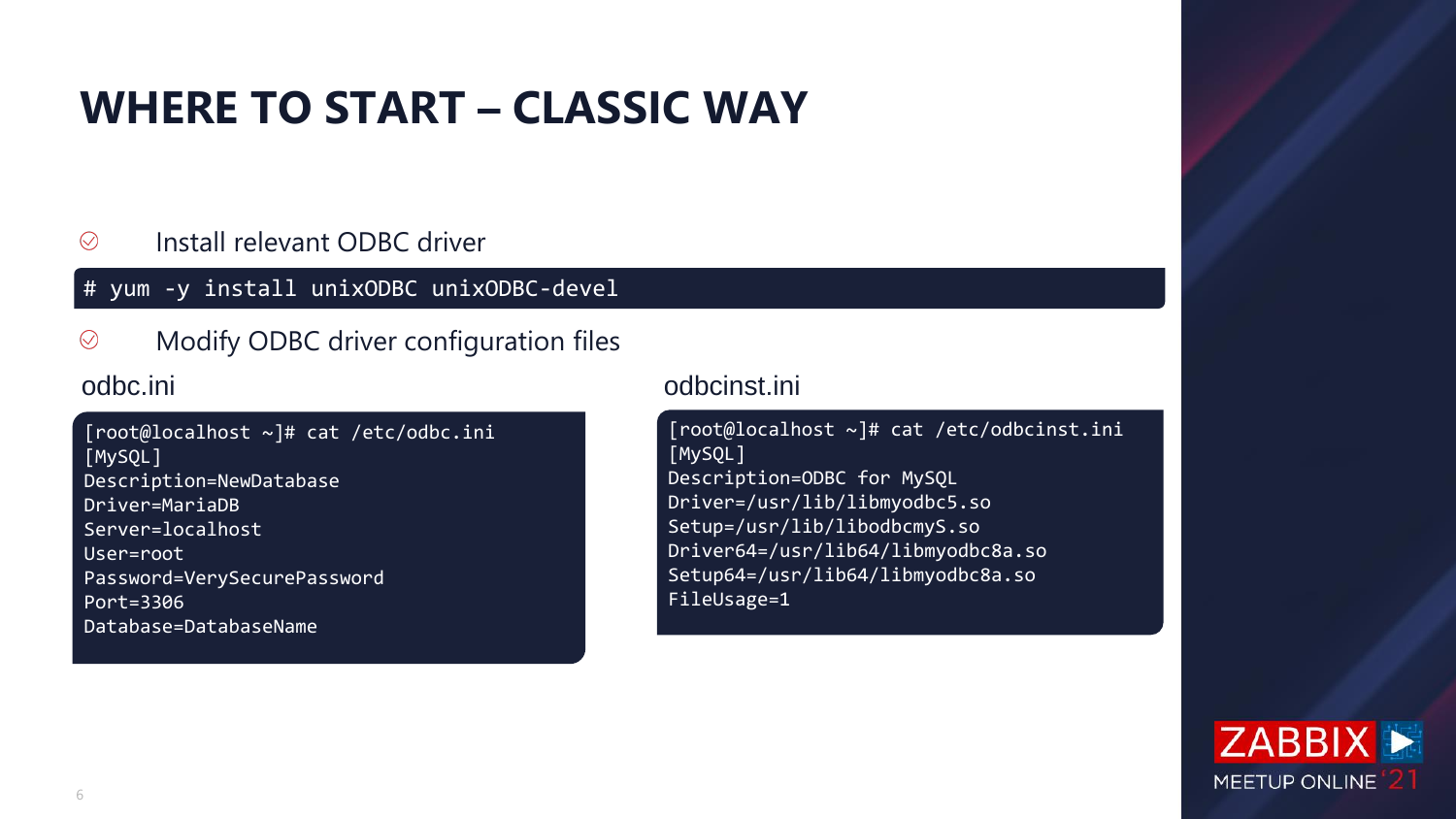### is where



## **WHERE TO START – CLASSIC WAY**

| Test the ODBC configuration using isql          |                                                       |  |
|-------------------------------------------------|-------------------------------------------------------|--|
| [root@localhost ~]# isql MySQL                  |                                                       |  |
| Connected!<br>sql-statement<br>help [tablename] |                                                       |  |
| quit                                            | SQL> select itemid from item<br>hostid=10084 limit 1; |  |
| SQL>                                            | itemid<br>-----------                                 |  |
|                                                 | 23327                                                 |  |
|                                                 | SQLRowCount returns 1<br>1 rows fetched<br>SQL        |  |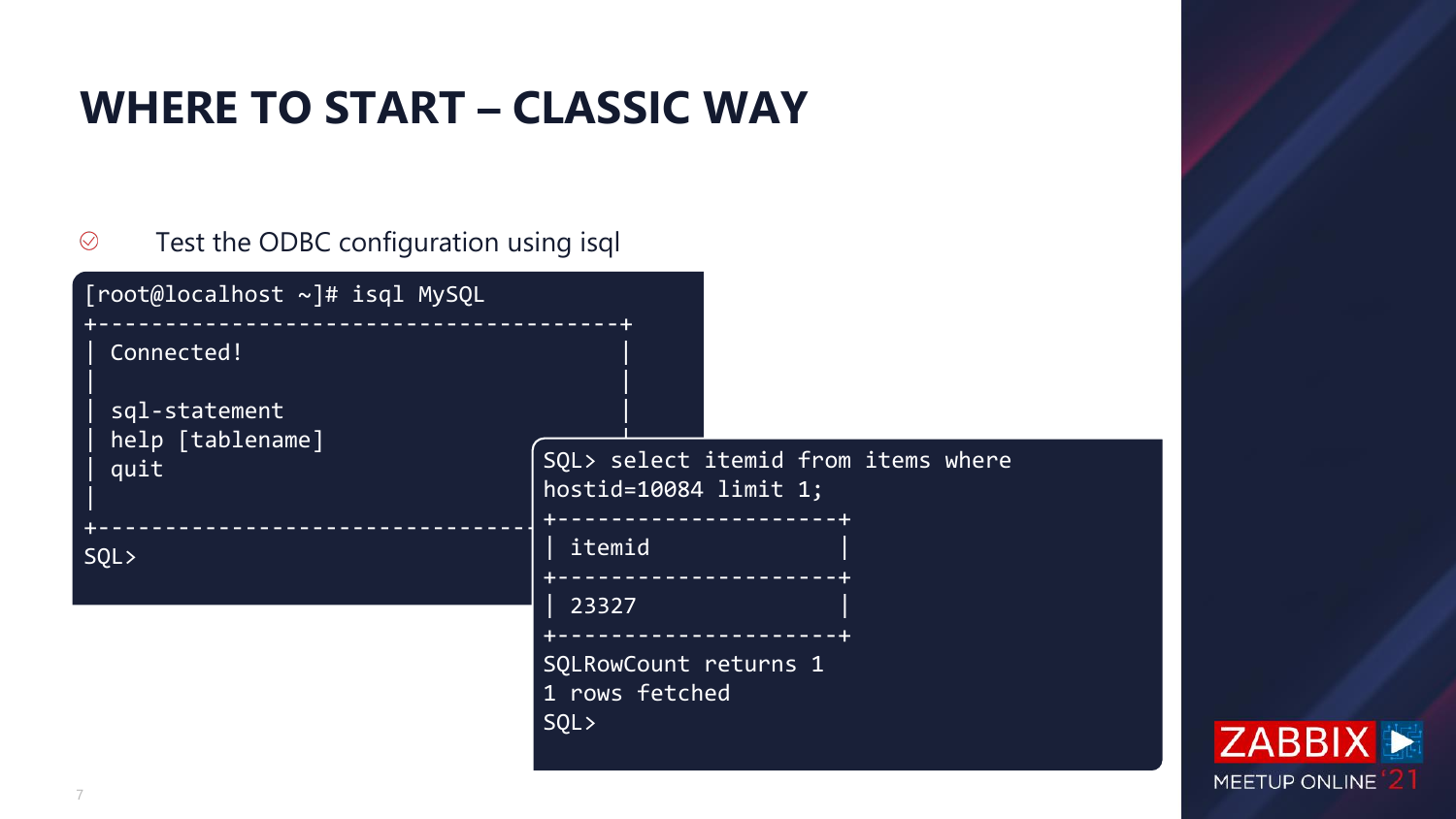



### $\bigcirc$ Create "Database monitor" item

- Specify the query needed  $\bigcirc$
- Test the item, enjoy the metrics!  $\bigcirc$

|       | * Name   New Database Metric        |
|-------|-------------------------------------|
|       | Type Database monitor               |
| * Kev | db.odbc.select[NewMetricName,MySQL] |

| <b>Test item</b>                         |                                  |      |         |
|------------------------------------------|----------------------------------|------|---------|
| Get value from host $\boxed{\checkmark}$ |                                  |      |         |
| Host address                             |                                  | Port |         |
| Proxy                                    | (no proxy)<br>$\checkmark$       |      |         |
|                                          |                                  |      | Get val |
| Value                                    | <b>AND READY</b><br>23327<br>$-$ | Time | now     |

# **WHERE TO START – CLASSIC WAY**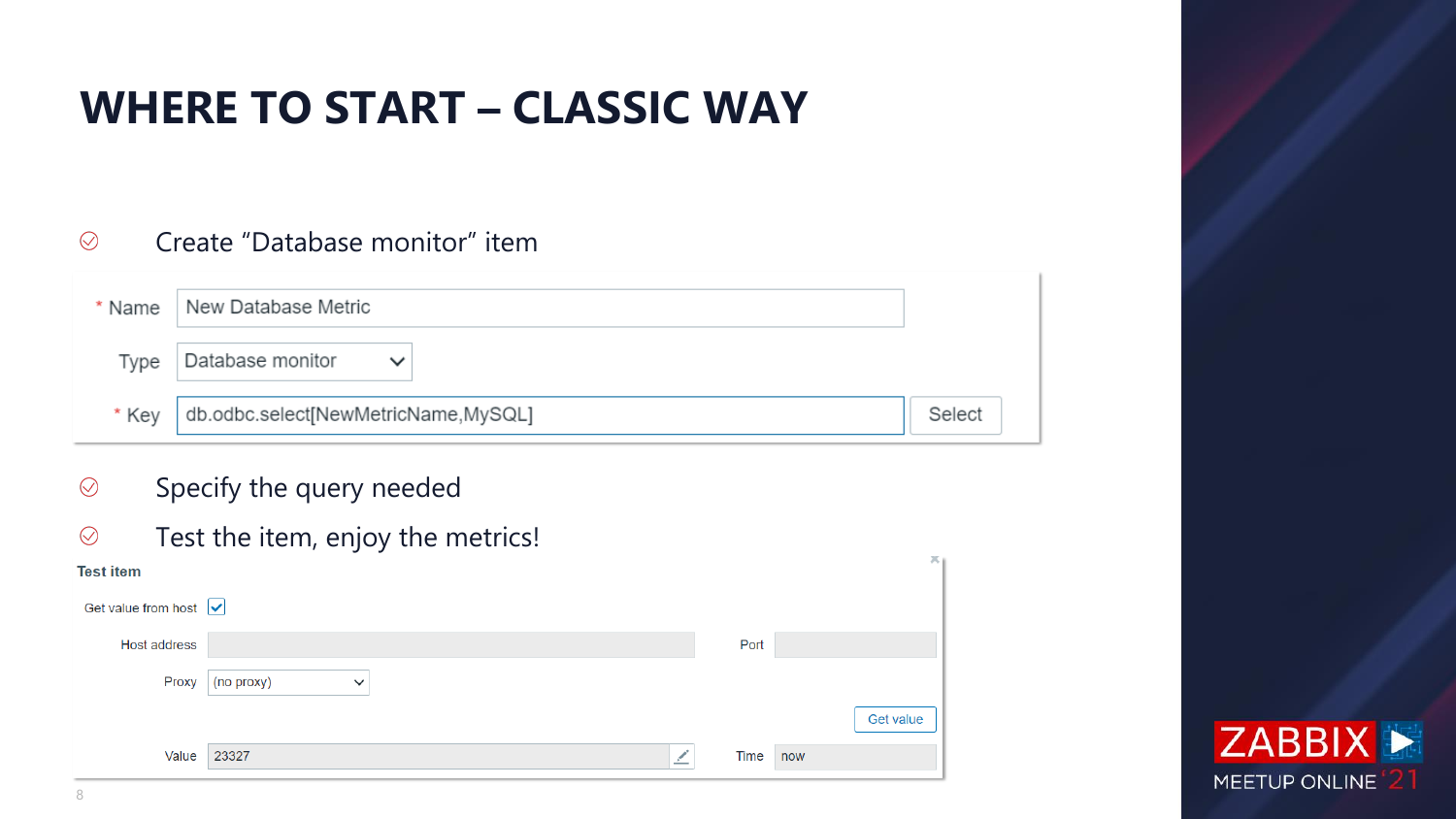$\bigcirc$ 



### $\bigcirc$ Assign a template

| Name $\triangle$ | <b>Hosts</b> | Applications          | <b>Items</b> | Triggers    | Graphs    | Dashboards        | <b>Discovery</b> | Web |
|------------------|--------------|-----------------------|--------------|-------------|-----------|-------------------|------------------|-----|
| MSSQL by ODBC    | <b>Hosts</b> | <b>Applications 2</b> | Items 70     | Triggers 24 | Graphs 17 | <b>Dashboards</b> | Discovery 6      | Web |
| MySQL by ODBC    | Hosts 1      | <b>Applications 2</b> | Items 41     | Triggers 11 | Graphs 6  | Dashboards 1      | Discovery 2      | Web |
| Oracle by ODBC   | <b>Hosts</b> | <b>Applications 2</b> | Items 73     | Triggers 17 | Graphs 7  | <b>Dashboards</b> | Discovery 5      | Web |

### Execute the discovery rules

### $\bigcirc$ Check the latest data

| Databases discovery: MySQL: Size of database mysql                 | db.odbc.select[mysql_size,"{\$MYSQL.DSN}"]                       | 5m | 7d | 123d | Database<br>monitor | MvSQL | Enabled        |
|--------------------------------------------------------------------|------------------------------------------------------------------|----|----|------|---------------------|-------|----------------|
| Databases discovery: MySQL: Size of database<br>performance schema | db.odbc.select[performance_schema_size,"{\$MYSQL. 5m<br>$DSN$ "] |    | 7d | 123d | Database<br>monitor | MySQL | <b>Enabled</b> |
| Databases discovery: MySQL: Size of database sys                   | db.odbc.select[sys_size,"{\$MYSQL.DSN}"]                         | 5m | 7d | 123d | Database<br>monitor | MySQL | <b>Enabled</b> |

| MySQL: Buffer pool efficiency<br>mysql.buffer_pool_efficiency     | 1m | 7d | 123d | Calculated | 2021-03-12 02:31:34             | 0.00173 % | -0.0000001725 % | Graph |
|-------------------------------------------------------------------|----|----|------|------------|---------------------------------|-----------|-----------------|-------|
| MySQL: Buffer pool utilization 2<br>mysql.buffer pool utilization | 1m | 7d | 123d | Calculated | 2021-03-12 02:31:35             | 87.4756 % | $-0.02441%$     | Graph |
| MySQL: Bytes received 2<br>mysql.bytes_received.rate              |    | 7d | 123d |            | Dependent i 2021-03-12 02:31:31 | 2.22 KBps | +49.0792 Bps    | Graph |

## **ODBC TEMPLATES**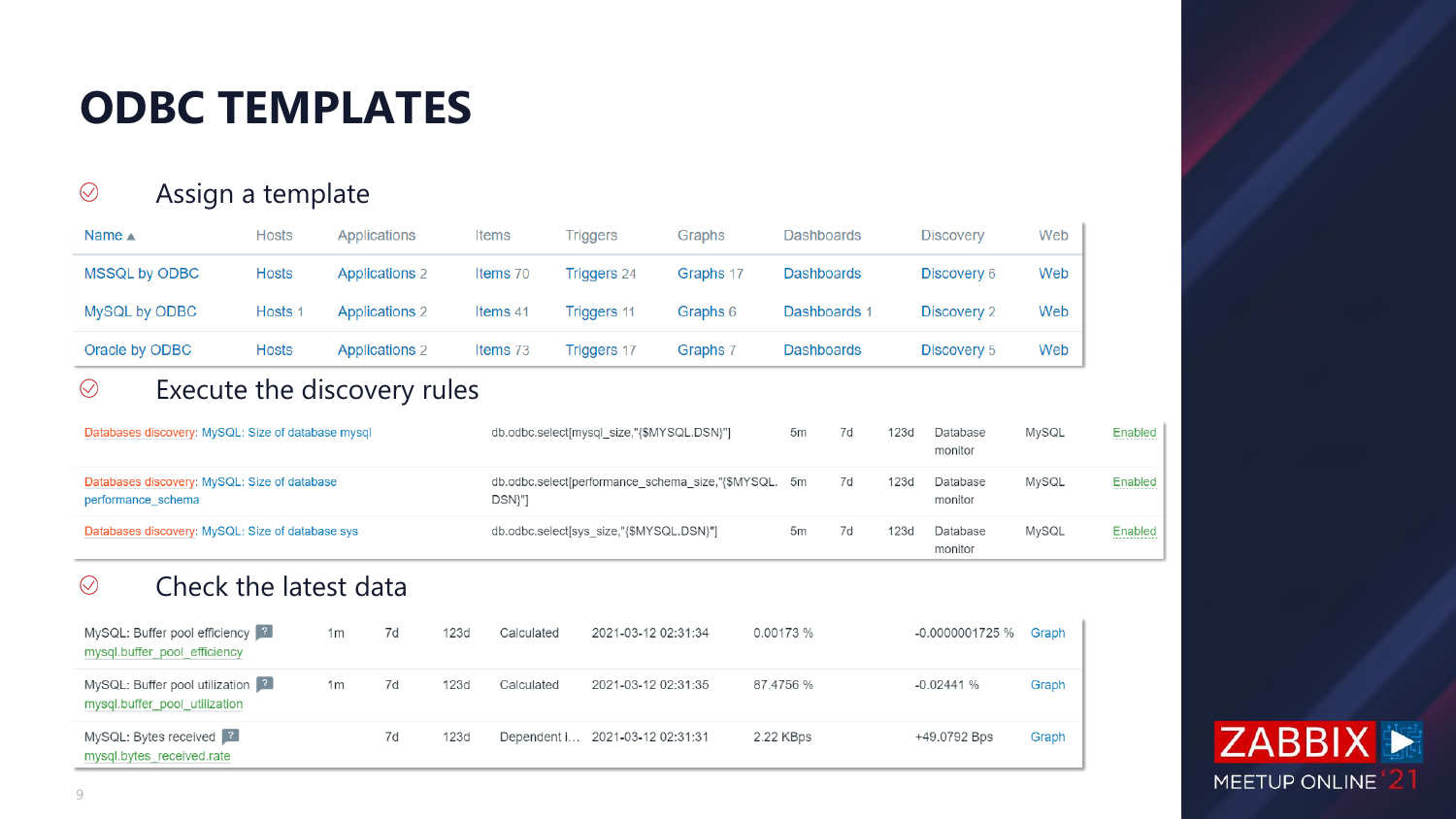

 $\bigcirc$ https://share.zabbix.com/

# **WHERE TO FIND TEMPLATES**

- $\bigcirc$ Fresh installation of Zabbix
- $\bigcirc$ https://git.zabbix.com/projects/ZBX/repos/zabbix/browse/templates
- <https://www.zabbix.com/integrations>  $\bigcirc$

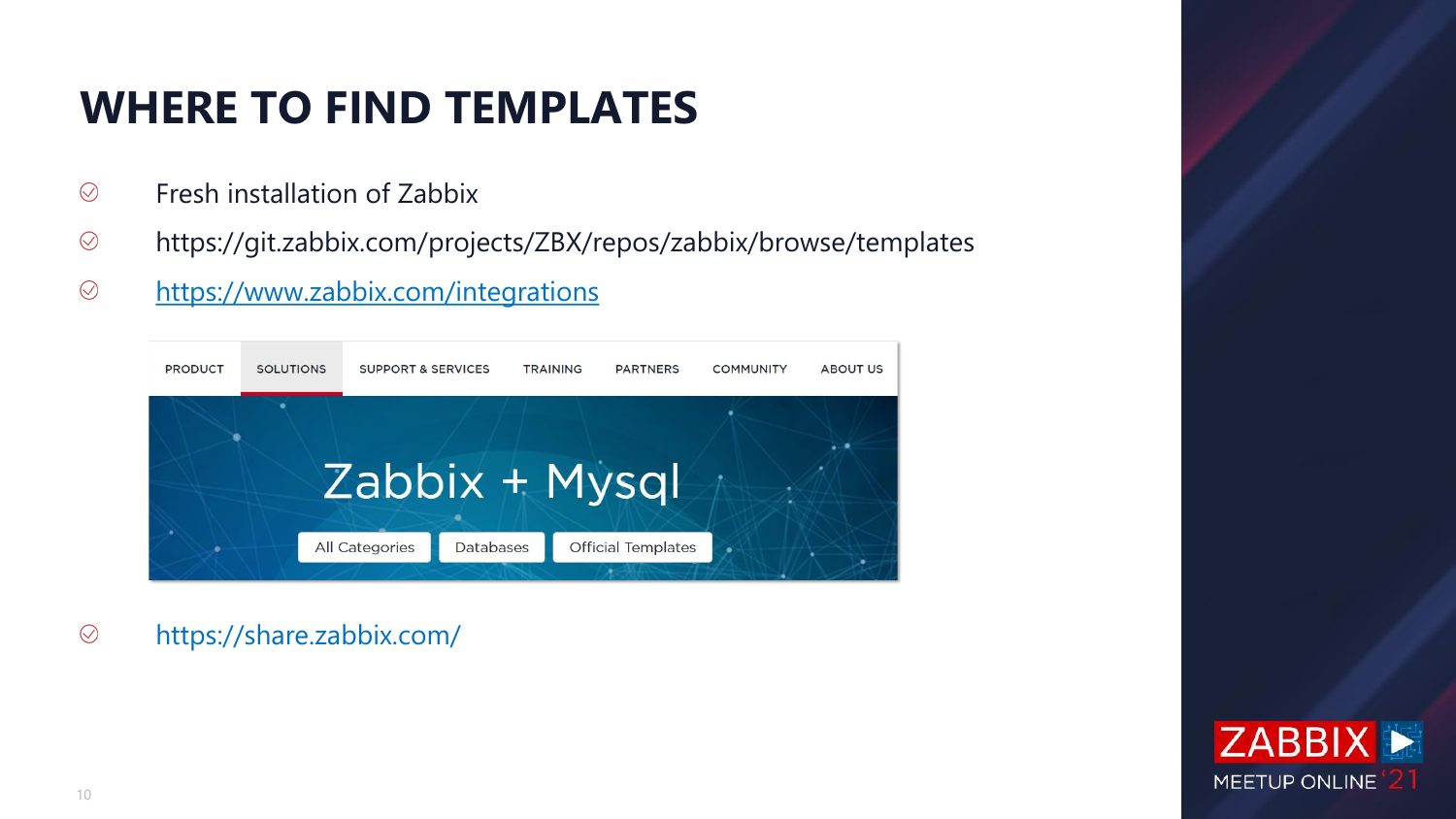# **SYNTHETIC MYSQL MONITORING**





Out of the box database monitoring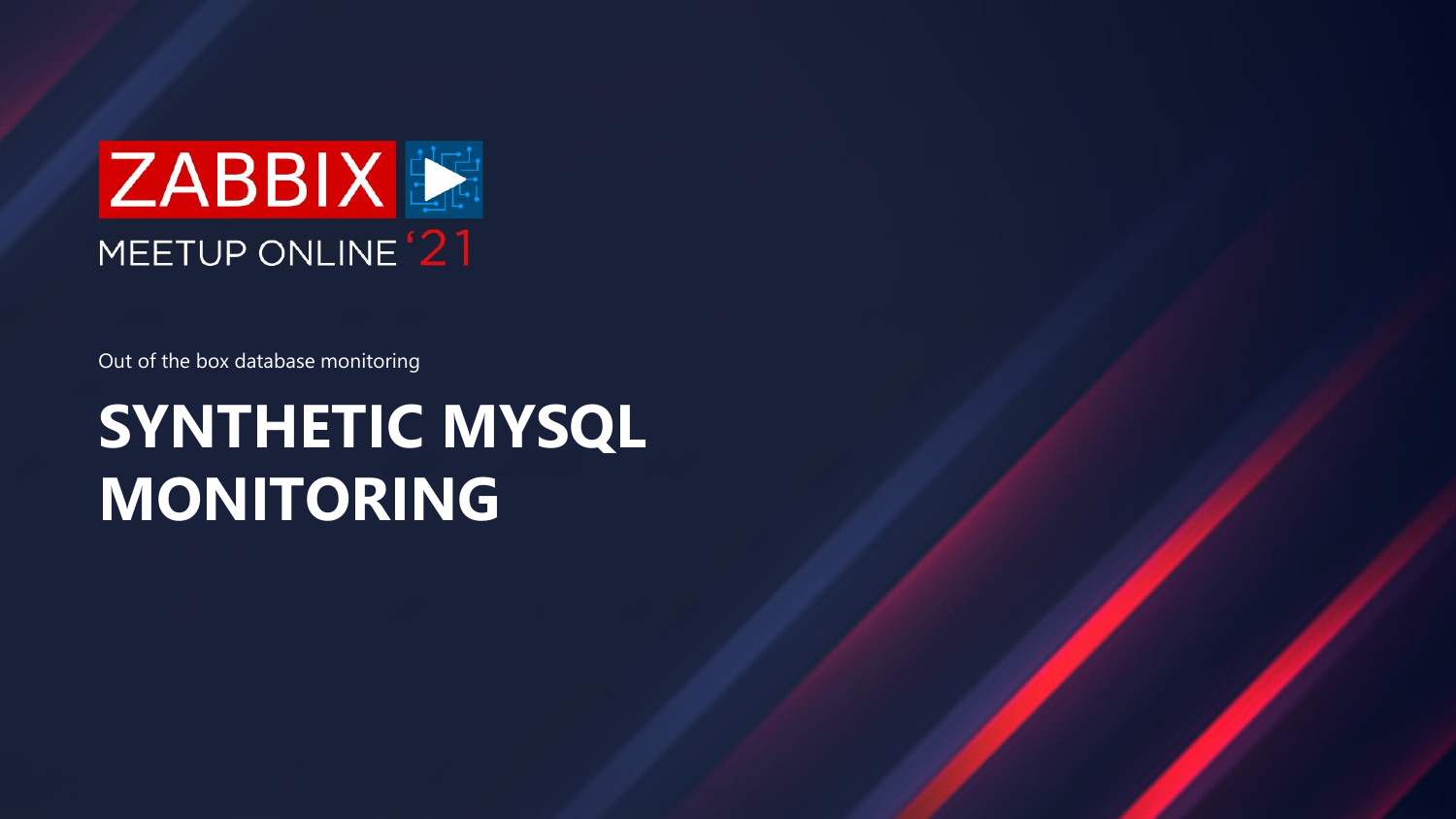





### $\bigcirc$ Create new UserParameters

- Make sure the commands work  $\circledcirc$
- $\bigcirc$ Create .my.cnf under /var/lib/zabbix with the following content

- Confirm that user has necessary permisions to access DB  $\bigcirc$
- $\bigcirc$ Use zabbix\_get utility to test the UserParameter keys
- $\bigcirc$ If everything is working, assign MySQL by Zabbix agent template

### **PREPARATION**

[client] user='zbx\_monitor' password='<password>'

```
UserParameter=mysql.ping[*], mysqladmin -h"$1" -P"$2" ping
UserParameter=mysql.get_status_variables[*], mysql -h"$1" -P"$2" -sNX -e "show 
global status"
UserParameter=mysql.version[*], mysqladmin -s -h"$1" -P"$2" version
UserParameter=mysql.db.discovery[*], mysql -h"$1" -P"$2" -sN -e "show 
databases"
```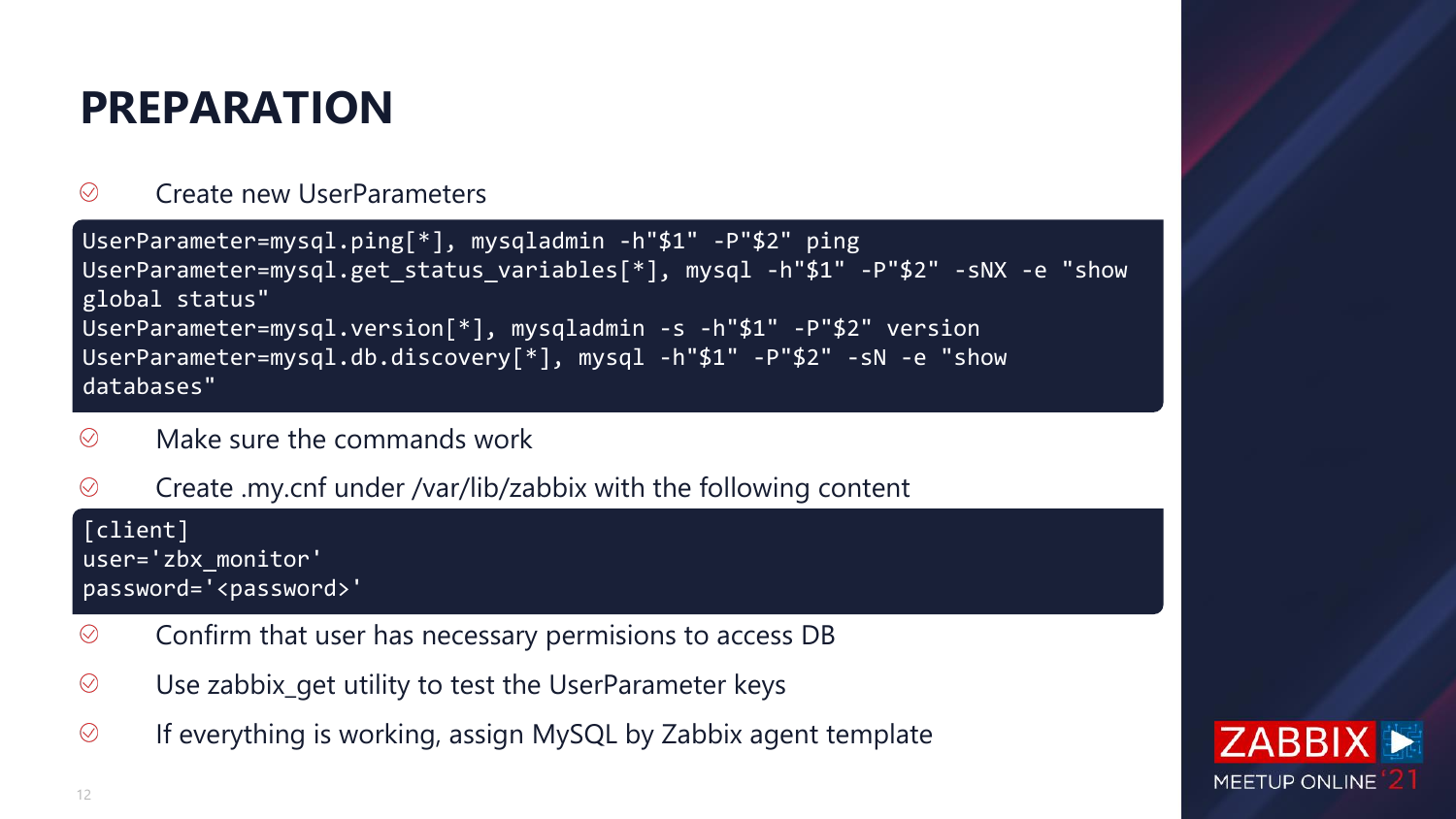# **DB MONITORING WITH ZABBIX AGENT 2**





Out of the box database monitoring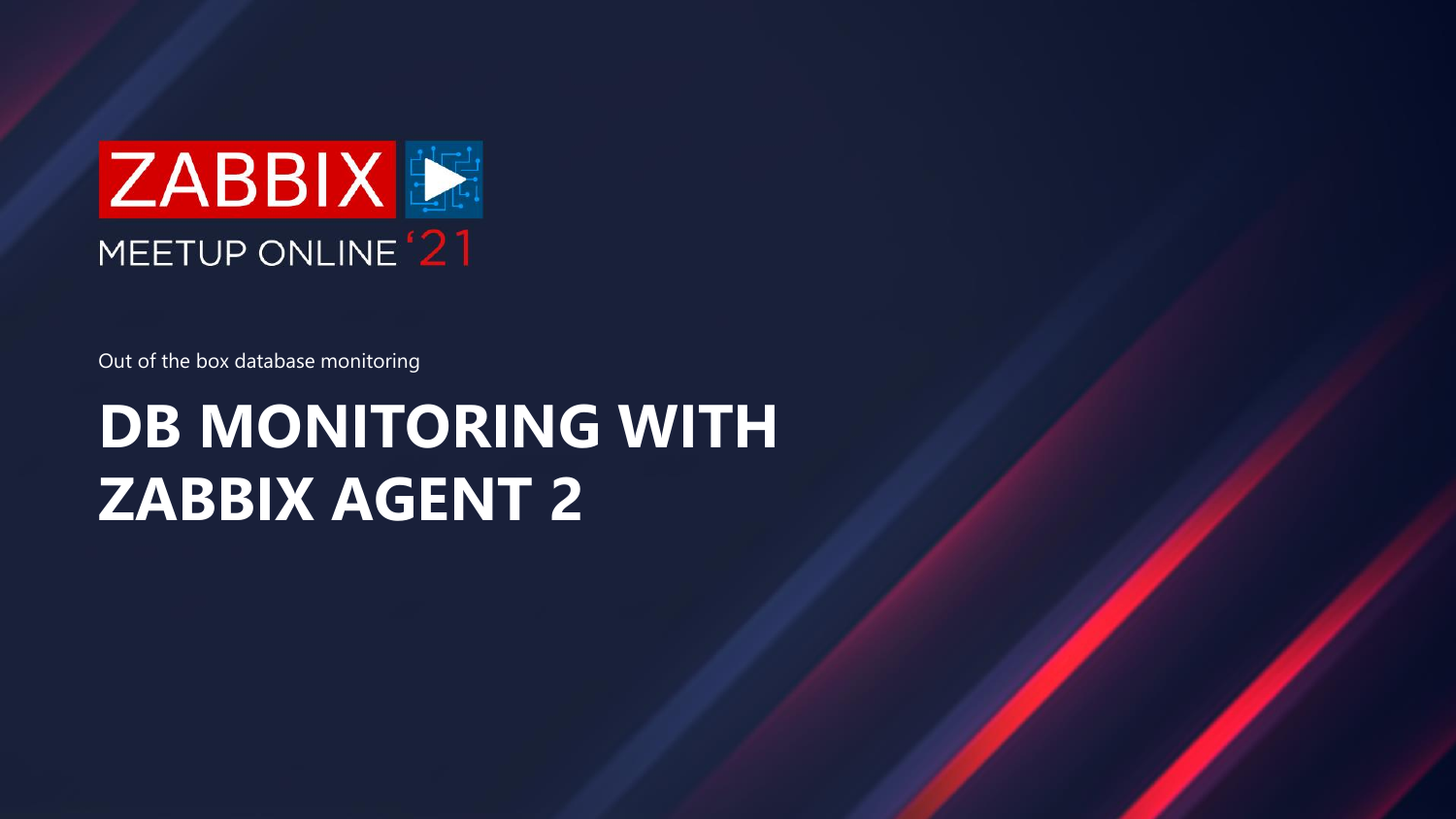

Zabbix agent 2 – new and improved version of Zabbix agent

Features:

- $\bigcirc$ Custom intervals with active checks
- $\bigcirc$ Written in Go
- Optimized  $\bigcirc$
- $\bigcirc$ Plugins
- $\bigcirc$ Supports older configuration files

Installation:

How to install zabbix agent 2 # yum -y install zabbix-agent2

## **ZABBIX AGENT 2**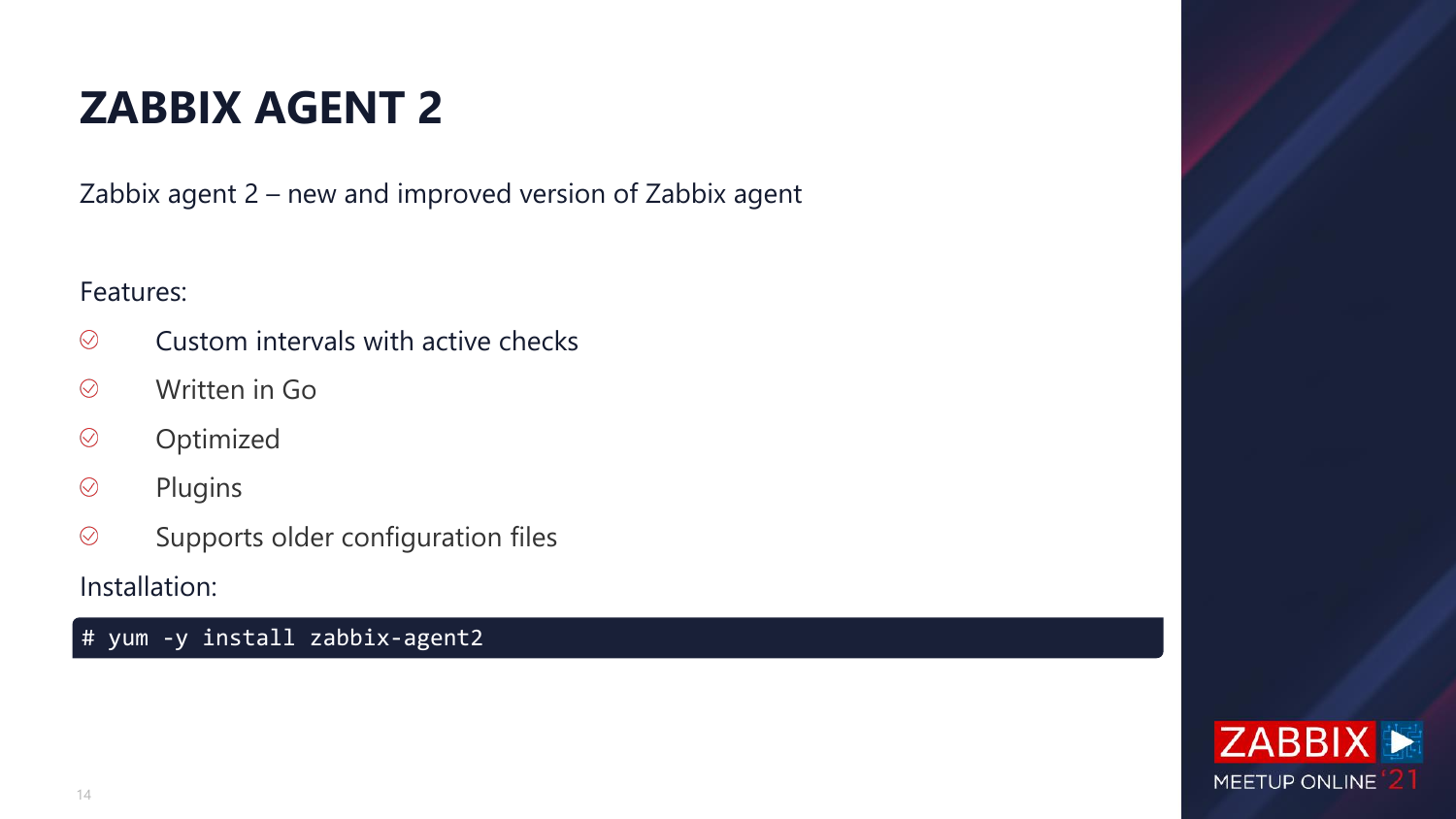

- $\bigcirc$ No need to install ODBC drivers because plugins do all the work.
- $\bigcirc$ Plugins are also written in GO language
- $\bigcirc$ Out of the box DB monitoring plugins:
	- MySQL
	- Oracle
	- PostgreSQL

### $\bigcirc$ Templates for agent 2

| Name $\triangle$         | Hosts        | Applications          | Items    | <b>Triggers</b>    | Graphs   | <b>Dashboards</b> | <b>Discovery</b>   | Web |
|--------------------------|--------------|-----------------------|----------|--------------------|----------|-------------------|--------------------|-----|
| MySQL by Zabbix agent 2  | Hosts        | <b>Applications 2</b> | Items 41 | Triggers 11        | Graphs 6 | Dashboards 1      | Discovery 2        | Web |
| Oracle by Zabbix Agent 2 | <b>Hosts</b> | <b>Applications 2</b> | Items 77 | <b>Triggers 16</b> | Graphs 7 | Dashboards        | Discovery 5        | Web |
| PostgreSQL Agent 2       | Hosts        | <b>Applications 2</b> | Items 60 | Triggers 4         | Graphs   | Dashboards 1      | <b>Discovery 1</b> | Web |

### **WHY ZABBIX AGENT 2**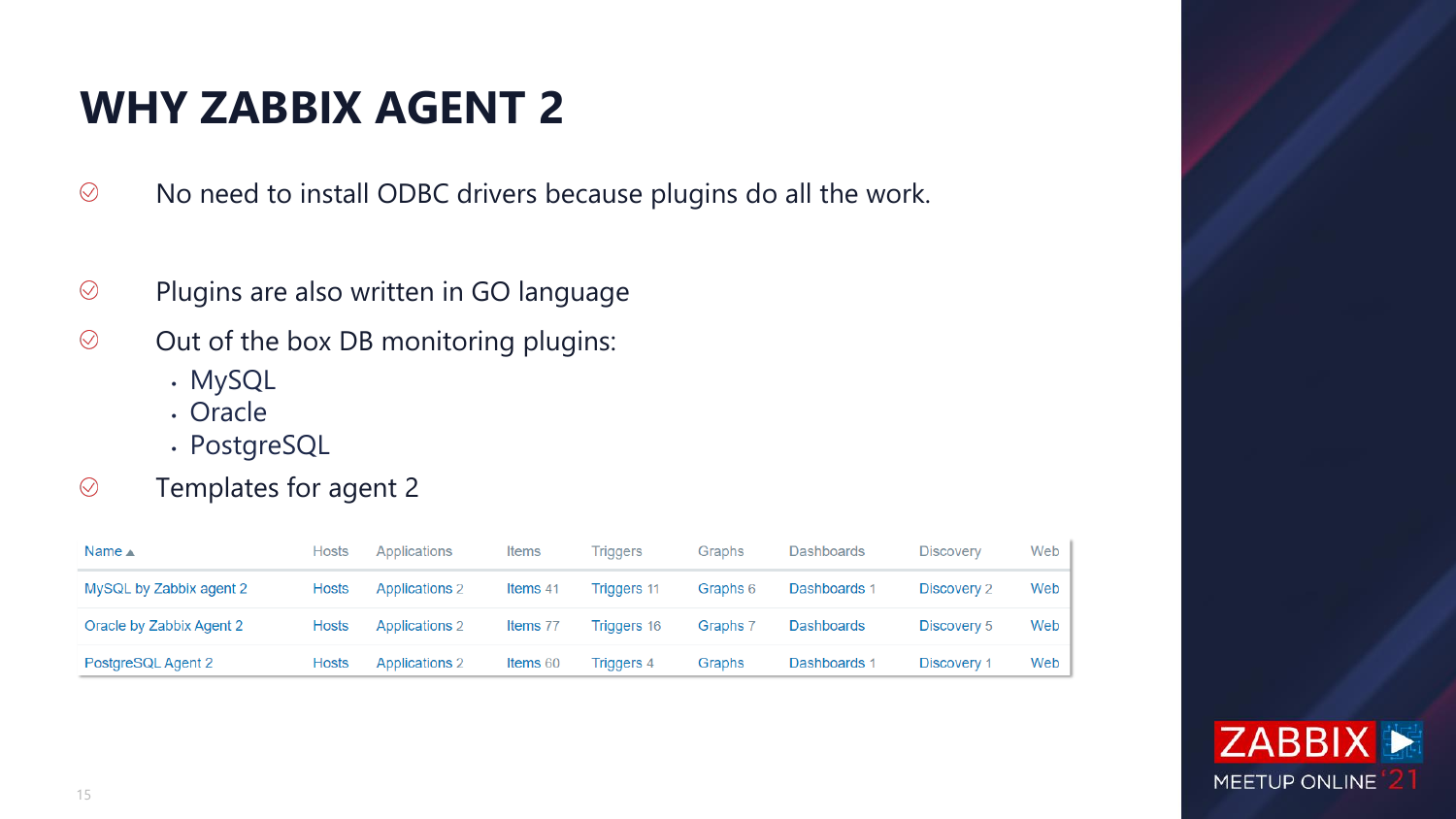### elect



- $\bigcirc$ Two ways to configure:
	- keys' parameters in frontend

| $Type$ $ Zabbix$ agent                            |  |
|---------------------------------------------------|--|
| * Key   mysql.ping[tcp://127.0.0.1,user,password] |  |

• named sessions in zabbix\_agentd2.conf (case sensitive)

- $\bigcirc$ Create an item or apply a template
- $\bigcirc$ Check available MySQL related item keys documentation page

# **CONFIGURATION**

Plugins.Mysql.Sessions.Prod.Uri=tcp://192.168.1.1:3306 Plugins.Mysql.Sessions.Prod.User=<UserForProd> Plugins.Mysql.Sessions.Prod.Password=<PasswordForProd>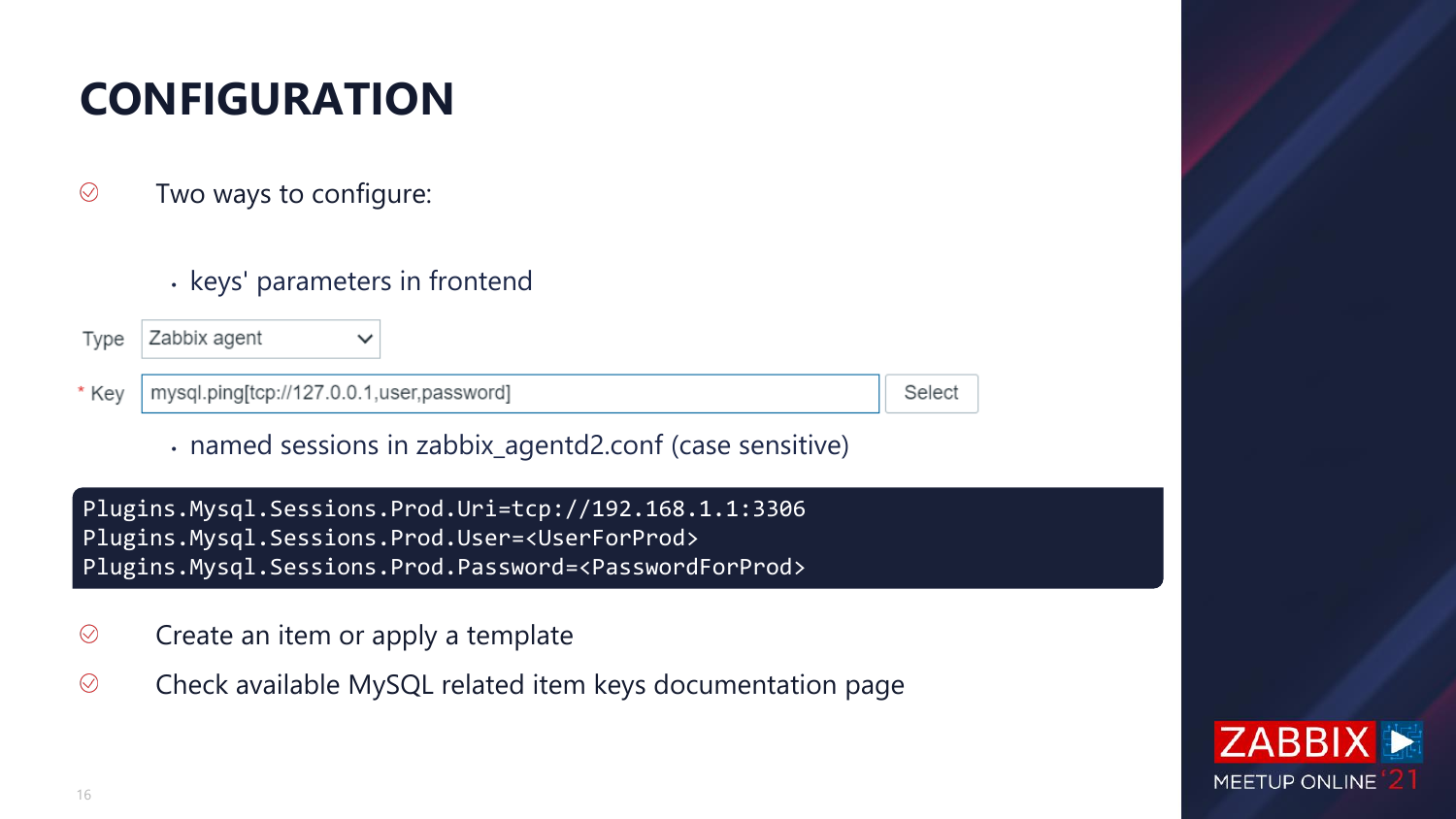# **LLD FOR DB MONITORING**





Out of the box database monitoring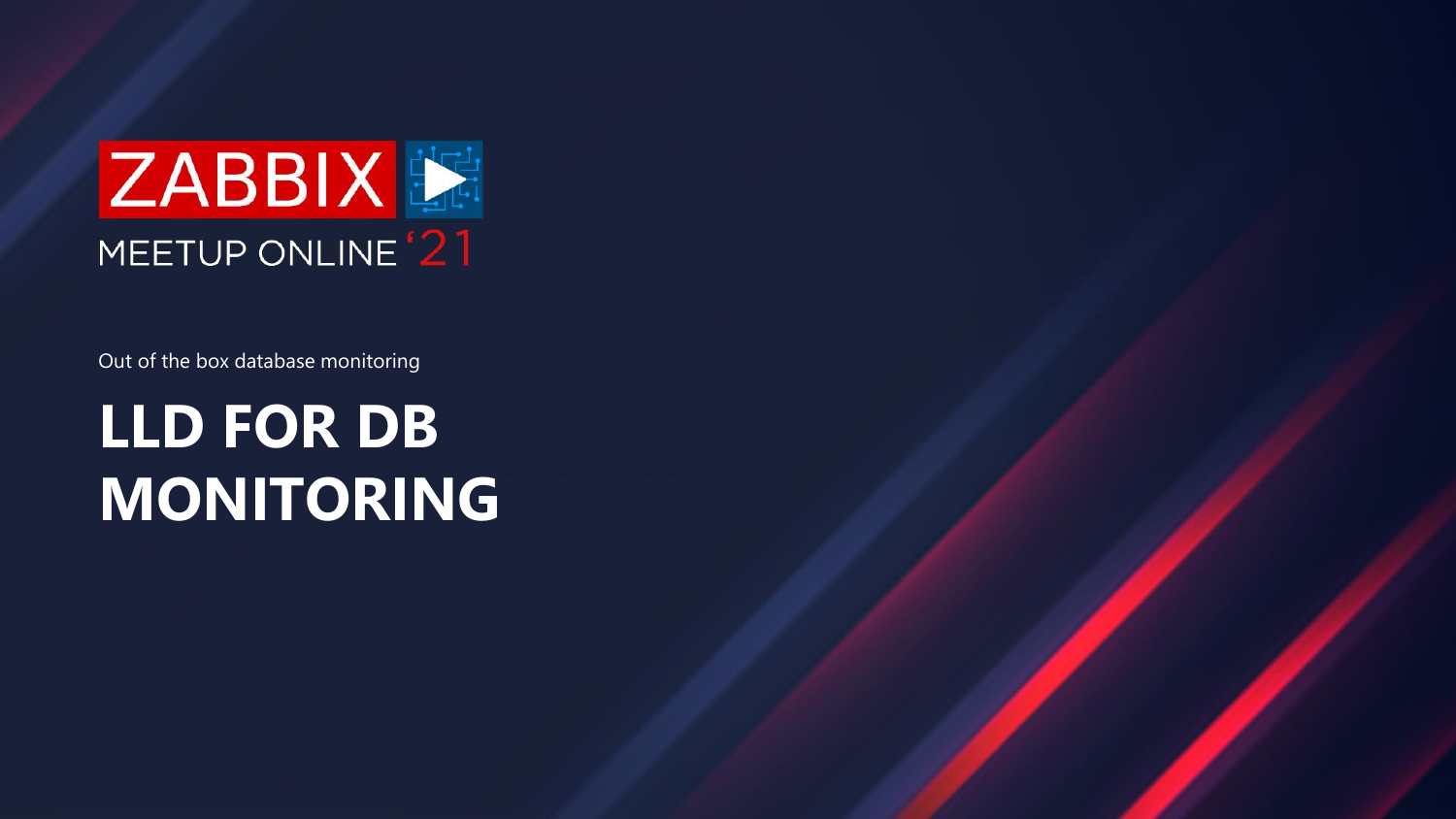

- $\bigcirc$ Automatically creates items, triggers, and graphs for different entities on a host.
- $\bigcirc$ Parses data, received in Zabbix-specific JSON format
- $\bigcirc$ Different sources can be used:
	- Built in discovery keys
	- Dependent on a built-in item key
	- Dependent on a custom script/custom UserParameter



## **WHY LLD**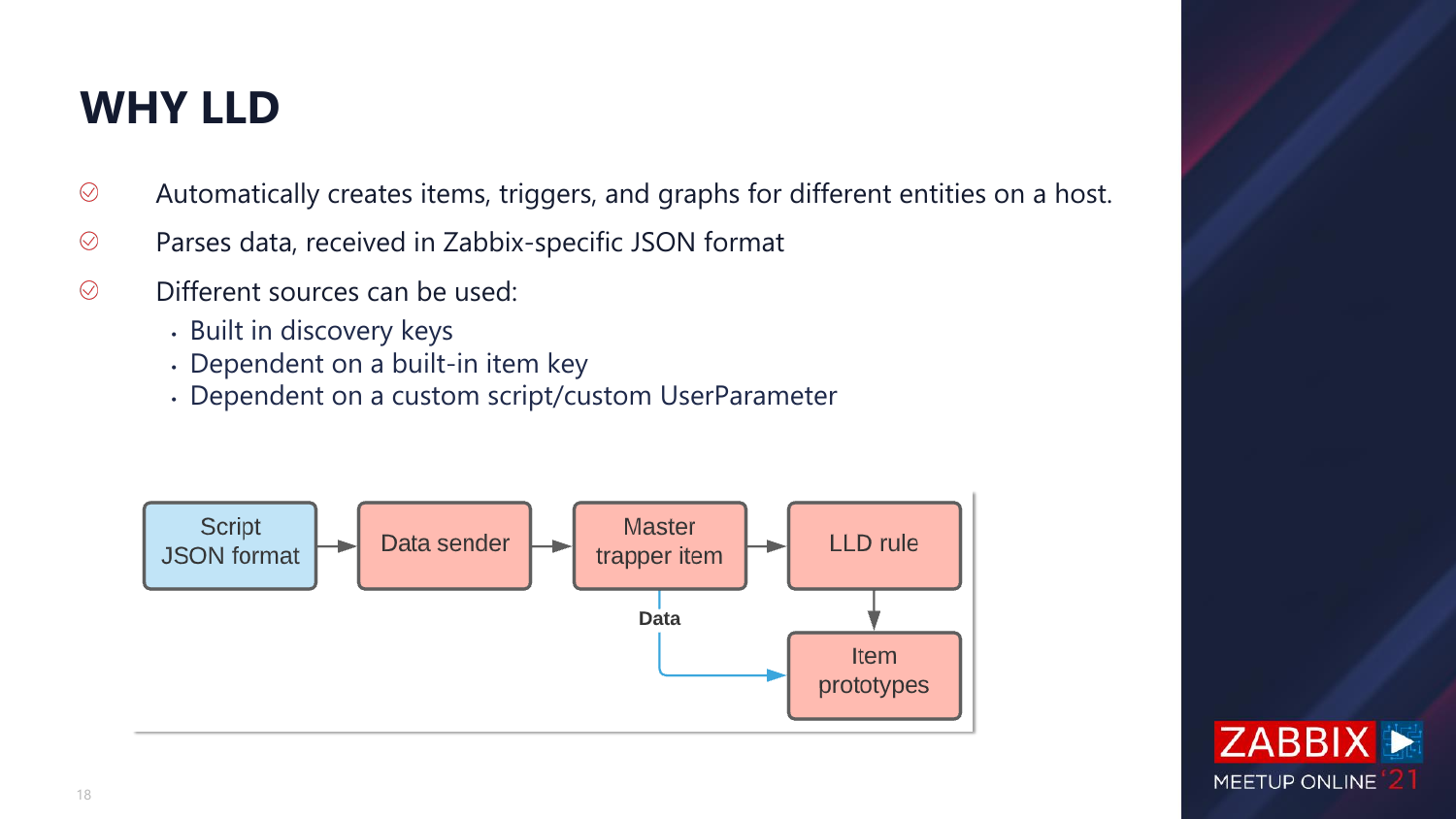

- $\bigcirc$ Decide on the payload delivery method (script, sender,UserParameter).
- $\bigcirc$ Make sure payload is in the following format:

- $\bigcirc$ Create LLD rule with type according to delivery method.
- $\bigcirc$ Test the rule, if possible.
- $\bigcirc$ Create filters or overrides, if required.
- $\bigcirc$ Create prototypes.

Parent items MySQL by ODBC

| * Name      | MySQL: Size of database {#DATABASE}                                                                                       |
|-------------|---------------------------------------------------------------------------------------------------------------------------|
| Type        | Database monitor                                                                                                          |
| * Key       | db.odbc.select[{#DATABASE}_size,"{\$MYSQL.DSN}"]                                                                          |
| User name   | {\$MYSQL.USER}                                                                                                            |
| Password    | {\$MYSQL.PASSWORD}                                                                                                        |
| * SQL query | SELECT COALESCE (SUM (DATA LENGTH + INDEX LENGTH), 0) FROM<br>INFORMATION SCHEMA. TABLES WHERE TABLE SCHEMA="{#DATABASE}" |

# **HOW TO CONFIGURE CUSTOM LLD**

[{"{#DATABASE}":"information\_schema"},{"{#DATABASE}":"mysql"},{"{#DATABASE}":"p erformance\_schema"},{"{#DATABASE}":"sys"},{"{#DATABASE}":"zabbix"}]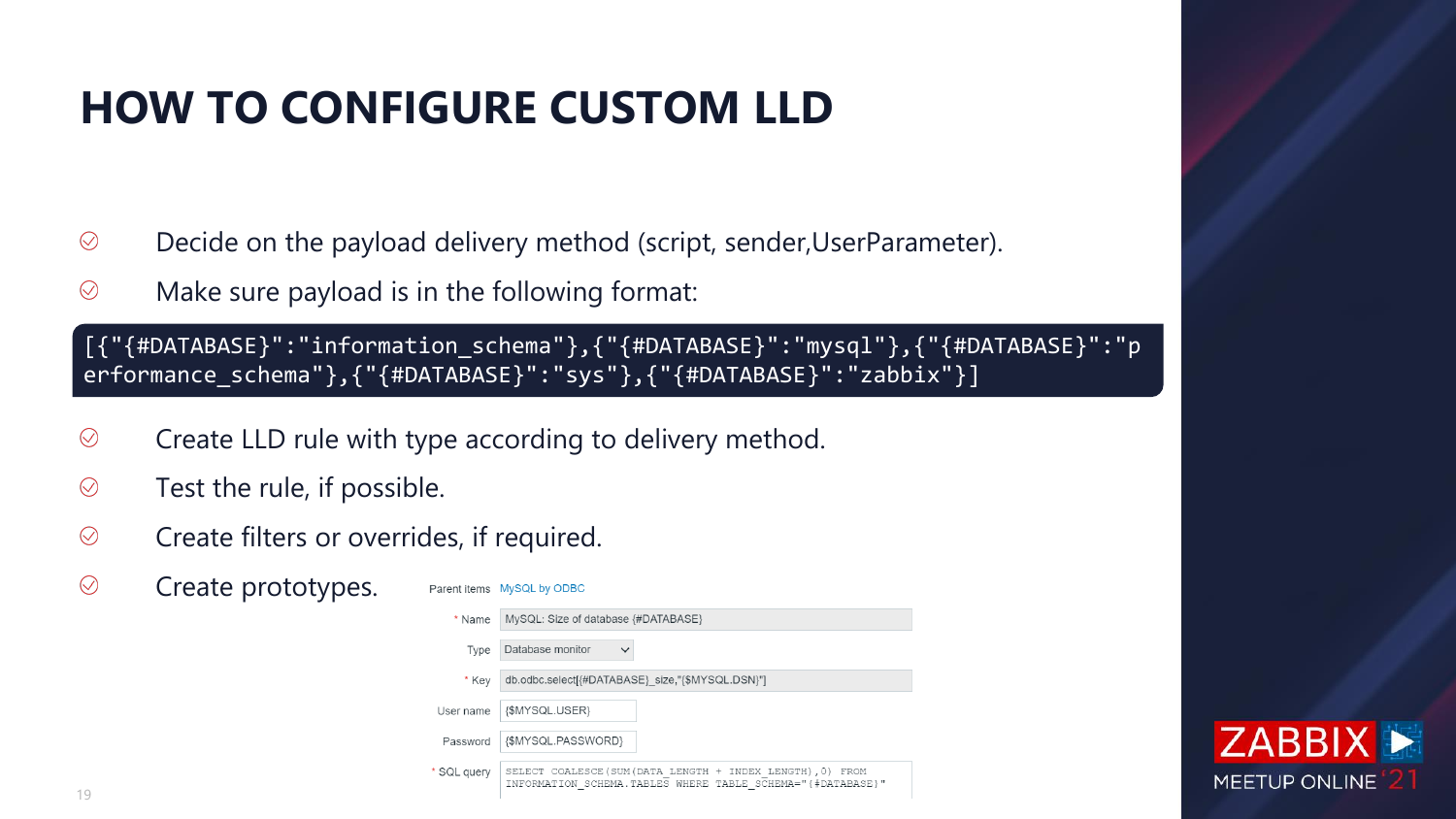

 $\bigcirc$ Modify LLD rules of the official templates

- Modify/Create new entities
- Clone the templates
- Refer to templated discovery rule configuration

| Zabbix<br>server | MySQL by ODBC: Databases<br>discovery   | Item<br>prototypes 1 | Trigger prototypes Graph | prototypes          | Host<br>prototypes | db.odbc.discovery[databases,"{\$MYSQL.DS<br>$N$ }"]   | - 1 h | Database<br>monitor | <b>Enabled</b> |
|------------------|-----------------------------------------|----------------------|--------------------------|---------------------|--------------------|-------------------------------------------------------|-------|---------------------|----------------|
| Zabbix<br>server | MySQL by ODBC: Replication<br>discovery | ltem<br>prototypes 4 | Trigger<br>prototypes 4  | Graph<br>prototypes | Host<br>prototypes | db.odbc.discovery[replication,"{\$MYSQL.DS<br>$N$ }"] |       | Database<br>monitor | <b>Enabled</b> |

| LANNIY              | <b>MYOUL DY ODDU. REPRODUT</b>                                                 | ווסווו       | mggar        | udbin      | поэс       |                  | du.oduc.discovery[replication, {919110001.000 TH | Dalabasc<br><b>Liguida</b>                        |        |
|---------------------|--------------------------------------------------------------------------------|--------------|--------------|------------|------------|------------------|--------------------------------------------------|---------------------------------------------------|--------|
| server              | discovery                                                                      | prototypes 4 | prototypes 4 | prototypes | prototypes | N}"]             |                                                  | monitor                                           |        |
|                     |                                                                                |              |              |            |            |                  |                                                  |                                                   |        |
|                     | * Name   MySQL: Replication Seconds Behind Master {#MASTER_HOST}               |              |              |            |            |                  |                                                  |                                                   |        |
|                     | Dependent item<br>Type<br>$\checkmark$                                         |              |              |            |            |                  | Type                                             | Database monitor<br>$\checkmark$                  |        |
|                     | * Key   mysql.seconds_behind_master["{#MASTER_HOST}"]                          |              |              |            | Select     |                  | * Key                                            | db.odbc.get[get_status_variables,"{\$MYSQL.DSN}"] | Select |
|                     | MySQL by ODBC: MySQL: Replication Slave status {#MASTER_HOST}<br>* Master item |              |              |            | Select     | Select prototype |                                                  | User name {\$MYSQL.USER}                          |        |
| Type of information | Numeric (unsigned) $\vee$                                                      |              |              |            |            |                  |                                                  | Password {\$MYSQL.PASSWORD}                       |        |
|                     |                                                                                |              |              |            |            |                  | * SQL query                                      | show global status                                |        |

| MSSQL: Get performance counters: MSSQL DB '{#DBNAME}': Active<br>transactions          | mssql.db.active transactions["{#DBNAM<br>E}"1        | 7d | 365d | Dependent<br>item |
|----------------------------------------------------------------------------------------|------------------------------------------------------|----|------|-------------------|
| MSSQL: Get performance counters: MSSQL DB '{#DBNAME}': Data file size                  | mssql.db.data_files_size["{#DBNAME}"]                | 7d | 365d | Dependent<br>item |
| MSSQL: Get performance counters: MSSQL DB '{#DBNAME}': Log bytes<br>flushed per second | mssql.db.log bytes flushed sec.ratel"{#DB<br>NAME}"] | 7d | 365d | Dependent<br>item |

### **EASY WAY - TEMPLATES**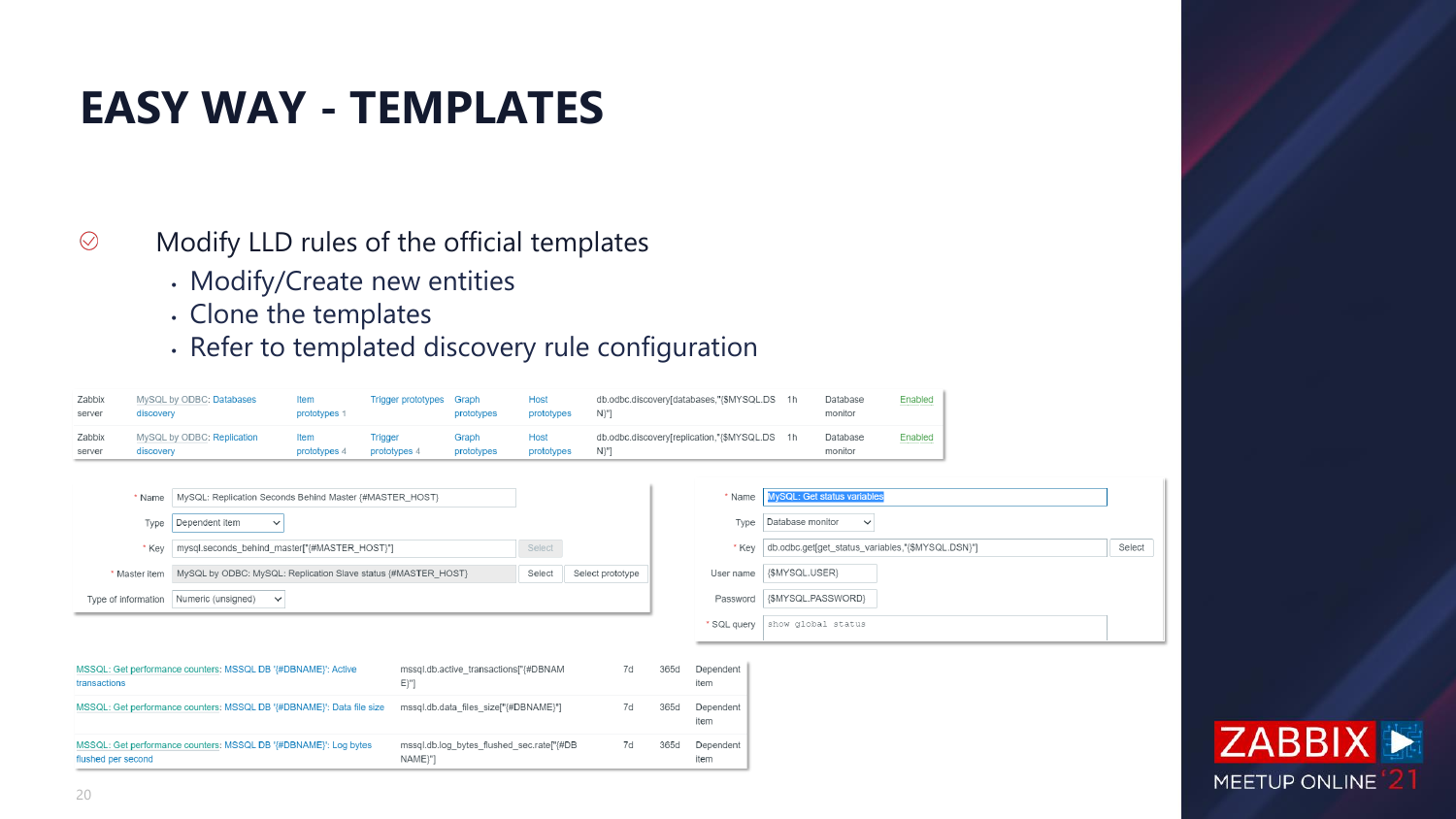**RENATS VALIAHMETOVS** TECHNICAL SUPPORT ENGINEER







# **QUESTIONS?**